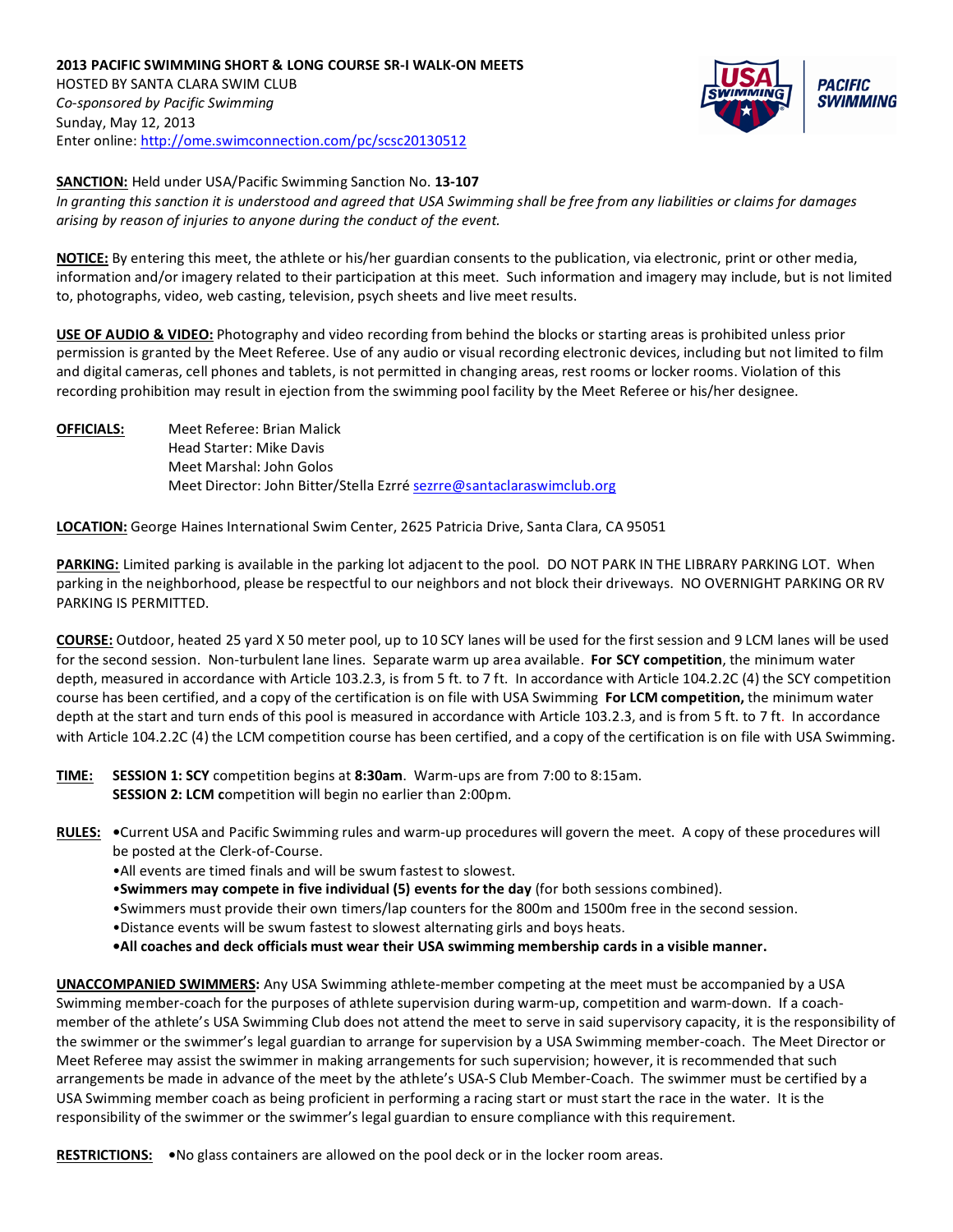•Smoking and the use of tobacco products is prohibited in all areas of the meet venue.

•The sale and use of alcoholic beverages is prohibited in all areas of the meet venue.

•Except where venue facilities require otherwise, changing into or out of swimsuits other than in locker rooms or other designated areas is not appropriate and is strongly discouraged.

## **ELIGIBILITY: •**Swimmers must be current members of USA Swimming. The meet host must check all swimmer registrations against SWIMS database, and if not found to be registered, the Meet Director shall accept the registration at the meet (a \$10 surcharge will be added to the regular registration fee). Duplicate registrations will be refunded by mail. •**This Walk-On Meet is a post high school shave and taper meet, therefore the meet is restricted to swimmers who are in the ninth grade and above.** Swimmers who enter online and are 8th grade or below will be removed from the meet and will not be given refunds.

**•USA Swimming Registration Cards and Student Body Cards may be checked.** 

**•**High School swimmers with disabilities are welcome to participate in this meet. Please contact the Meet Director or Meet Referee regarding accommodations on entry times and seeding per Pacific Swimming Policy.

**ENTRY FEES: ONLINE** entry fees are \$5.50 per individual event. **DECK ENTRIES** are \$10.00 per individual event. There is no participation fee for this meet. Make checks payable to **Santa Clara Swim Club (SCSC)**.

**ENTRIES: SESSION 1:** In order to compete in Session 1, swimmers must either (1) enter online by 11:59pm Saturday, May 11<sup>th</sup>, 2013 or (2) turn in their paper entries on the day of the meet. The first two events will close at 7:30am on Sunday, and then the next two events will close every 20 minutes thereafter. Paper entries will be accepted until the event closes.

**SESSION 2:** In order to compete in Session 2, swimmers must either (1) enter online by 10:00am Sunday, May 12<sup>th</sup>, 2013 or (2) turn in their paper entries on the day of the meet. The first two events will close at 1:00pm Sunday, and then the next two events will close every 20 minutes thereafter. Paper entries will be accepted until the event closes.

**PAPER ENTRIES:** Entry cards must be completely filled out. PAPER ENTRIES WILL ONLY BE ACCEPTED AS DECK ENTRIES. PLEASE DO NOT MAIL PAPER ENTRIES AS THEY WILL BE RETURNED.

**ONLINE ENTRIES:** Enter this meet online at:<http://ome.swimconnection.com/pc/scsc20130512>to receive an immediate entry confirmation. This method requires payment by credit card. Swim Connection, LLC charges a processing fee for this service, equal to \$1 per swimmer plus 5% of the total entry fees. Please note that the processing fee is a separate fee from the entry fees. If you do not wish to pay the processing fee, enter the meet using a paper entry. Entering online is a convenience, is completely voluntary, and is in no way required or expected of a swimmer by Pacific Swimming.

**CHECK-IN:** The meet will be deck seeded. Swimmers must check-in at the Clerk-of-Course. Close of check-in for all events shall be no more than 60 minutes before the estimated time of the start of the first heat of the event. **The first two events for Session 1 will close at 7:30am Sunday** and then the next two events will close every 20 minutes thereafter. Swimmers who do not check-in will not be allowed to compete in the event. **The first two events for Session 2 will close at 1:00pm Sunday** and then the next two events will close every 20 minutes thereafter.

**SCRATCH RULE:** Swimmers entered in an individual event that have checked in for that event, must swim in the event unless they notify the clerk of the course before seeding for that event has begun that they wish to scratch. Failure to swim an event will result in being barred from their next individual event in which the swimmer is entered.

## **AWARDS:** None

**HOSPITALITY:** Lunches and refreshments will be provided for working officials and coaches. Snacks and drinks will be provided to volunteers. **There will be no snack bar at this meet.**